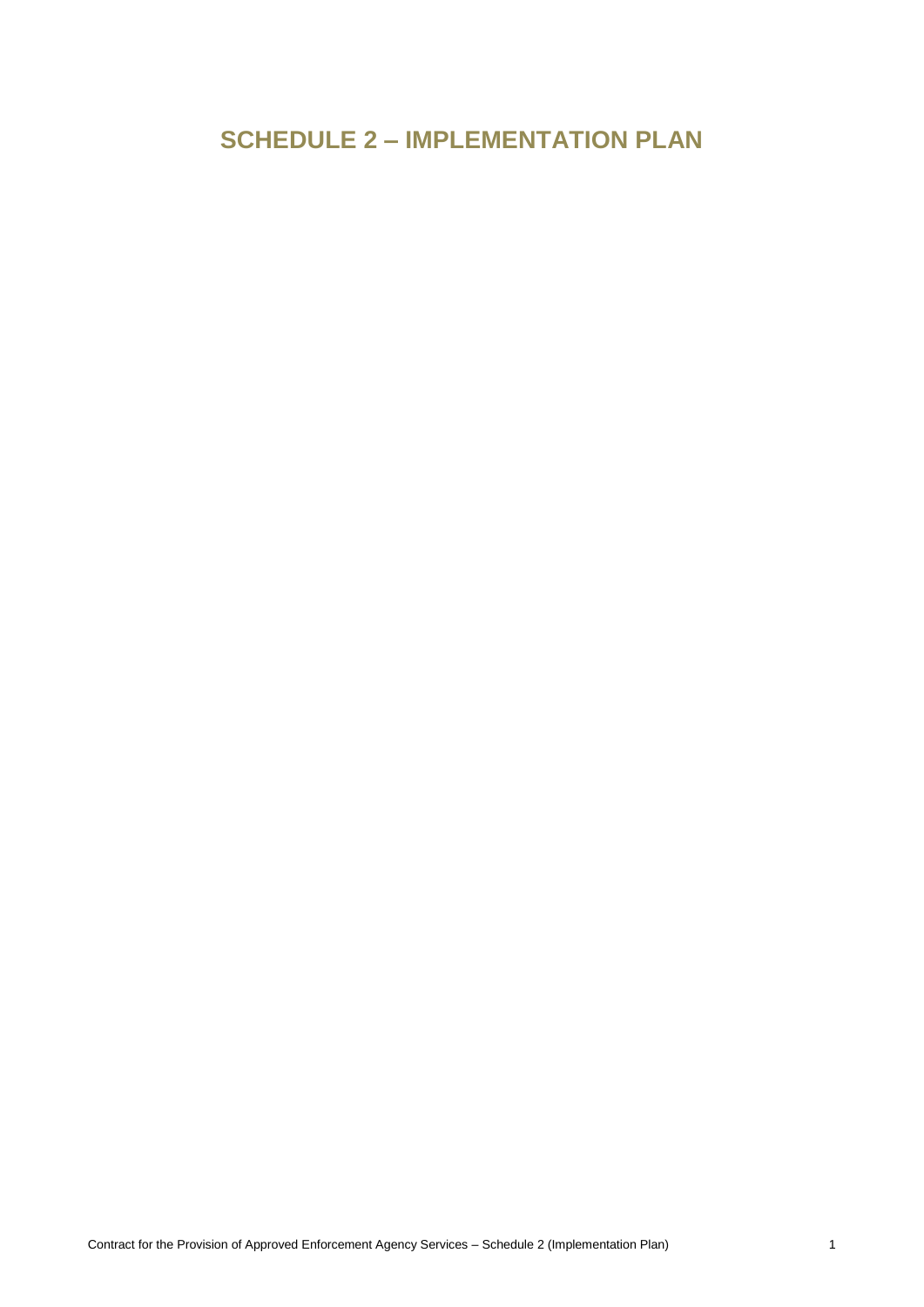## 1. **INTRODUCTION**

1.1 This Schedule defines the process for the preparation and implementation of the Outline Implementation Plan(s) and Detailed Implementation Plan(s).

# 2. **OUTLINE IMPLEMENTATION PLAN**

- 2.1 The Outline Implementation Plan is set out in Annex 1.
- 2.2 All changes to the Outline Implementation Plans shall be agreed between the Parties as a Variation in accordance with the process described in clause F9 (Variation).

## 3. **APPROVAL OF THE DETAILED IMPLEMENTATION PLAN**

- <span id="page-1-0"></span>3.1 The Service Provider shall submit a draft of the Detailed Implementation Plan to the Authority for Approval within 10 Working Days of the Commencement Date.
- 3.2 The Service Provider shall ensure that the draft Detailed Implementation Plan(s):
	- (a) clearly outlines all the Implementation Services to be delivered by the Service Provider in the 5 months following the Commencement Date;
	- (b) clearly outlines the required roles and responsibilities of both Parties, including staffing requirements;
	- (c) incorporates the Service Commencement Date and the Service Provider's proposed timescales and methodology for completing the Implementation Services prior to the Service Commencement Date; and
	- (d) provides confidence to the Authority that the Service Provider will be ready to deliver the provision of the Operational Services on and from the Service Commencement Date.
- 3.3 Prior to the submission of the draft Detailed Implementation Plan to the Authority in accordance with Paragraph [3.1,](#page-1-0) the Authority shall have the right:
	- (a) to review any documentation produced by the Service Provider in relation to the development of the Detailed Implementation Plan; and
	- (b) to require the Service Provider to include any reasonable changes or provisions in the Detailed Implementation Plan.
- 3.4 Following receipt of the draft Detailed Implementation Plan from the Service Provider, the Authority shall:
	- (a) review and comment on the draft Detailed Implementation Plan as soon as reasonably practicable; and
	- (b) notify the Service Provider in writing that it Approves or rejects the draft Detailed Implementation Plan no later than 20 Working Days after the date on which the draft Detailed Implementation Plan is first delivered to the Authority.
- 3.5 If the Authority rejects the draft Detailed Implementation Plan, the Service Provider shall revise the draft Detailed Implementation Plan and re-submit a revised draft Detailed Implementation Plan to the Authority for the Authority's Approval within 10 Working Days of the date of the Authority's notice of rejection.
- <span id="page-1-1"></span>3.6 If the Authority rejects the re-submitted draft Detailed Implementation Plan, the Service Provider's implementation team shall meet with the Authority's implementation team within 10 Working Days of the rejection for the purposes of agreeing the draft Detailed Implementation Plan.
- <span id="page-1-2"></span>3.7 If the draft Detailed Implementation Plan is not agreed within 5 Working Days of the meeting pursuant to paragraph [3.6,](#page-1-1) the matter shall be referred to the nominated representative of the Service Provider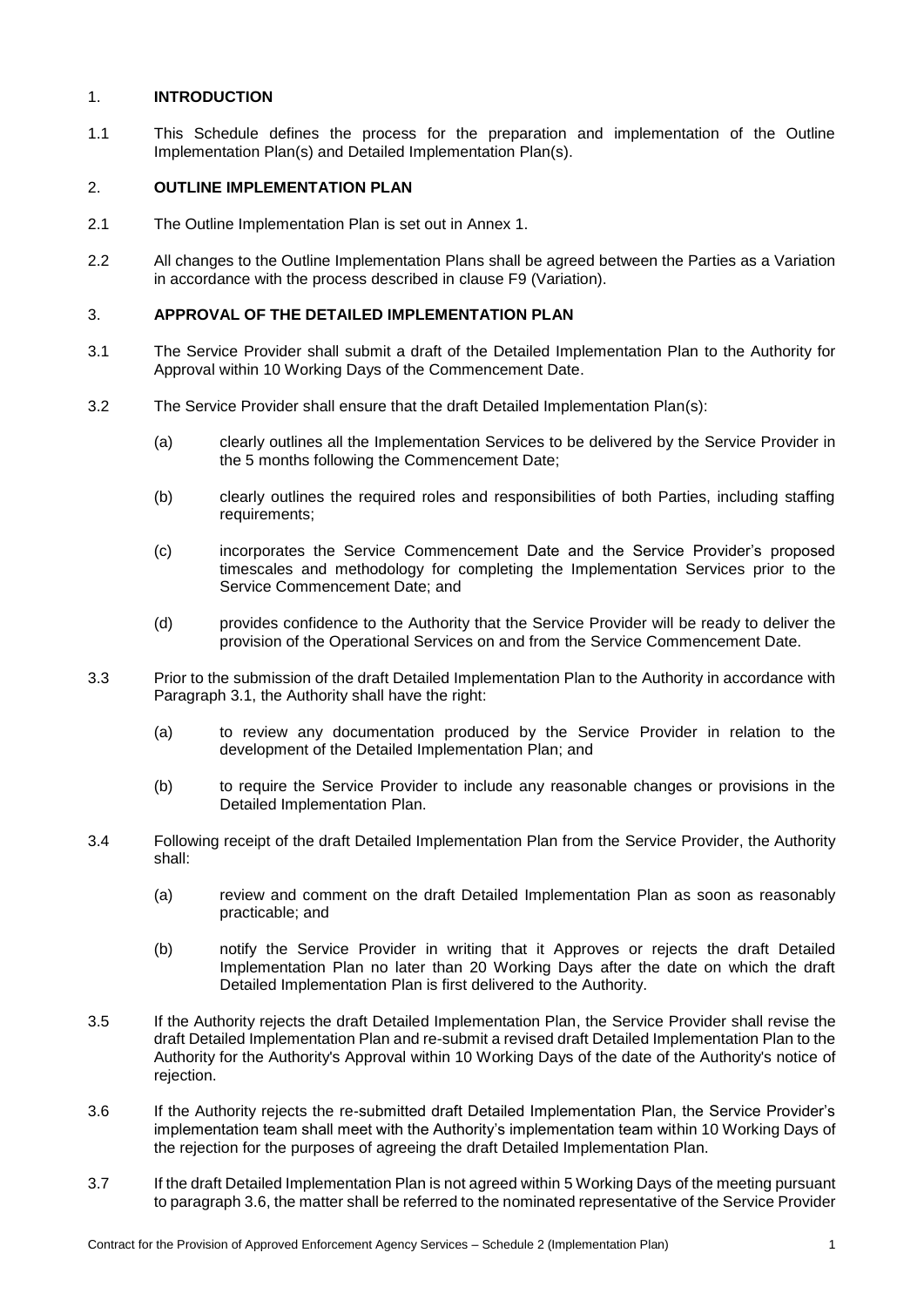and the National Contract Manager (NCM) on behalf of the Authority (or, if not available, their appointed deputies), who shall act reasonably and in good faith to agree the draft Detailed Implementation Plan as soon as reasonably practicable and in any event within 10 Working Days.

- <span id="page-2-0"></span>3.8 If the persons appointed under paragraph [3.7](#page-1-2) are unable to agree the draft Detailed Implementation Plan within 5 Working Days of the date of the referral to them, the matter shall be referred to the Chief Executive Officer of the Service Provider and Head of Contracted Services on behalf of the Authority (or, if not available, their appointed deputies), who shall act reasonably and in good faith to agree the draft Detailed Implementation Plan as soon as reasonably practicable and in any event within 10 Working Days.
- <span id="page-2-1"></span>3.9 In the event that the persons appointed under paragraph [3.8](#page-2-0) are unable to agree the draft Detailed Implementation Plan within 5 Working Days of the date of the referral to them, the matter shall be resolved in accordance with clause I1 of the Contract.
- 3.10 Once Approved by the Authority or agreed or determined in accordance with paragraphs [3.6](#page-1-1) to [3.9](#page-2-1) above, the draft Detailed Implementation Plan shall replace the Outline Implementation Plan from the date of the Authority's notice of Approval or the date on which the draft Detailed Implementation Plan is agreed or determined.

## 4. **TERMINATION RIGHTS**

- 4.1 The Authority shall be entitled to terminate this Contract under Clause H4 (Other Termination Grounds) if:
	- 4.1.1 the draft Detailed Implementation Plan is not Approved by the Authority or otherwise agreed or determined 12 calendar weeks prior to the Service Commencement Date; or
	- 4.1.2 in the Authority's reasonable opinion, the draft Detailed Implementation Plan is not likely to be Approved by the Authority or otherwise agreed or determined in sufficient time to enable the Service Provider to be ready to commence delivery of the Operational Services on the Service Commencement Date.

#### 5. **OPTIONAL SERVICES IMPLEMENTATION PLAN**

- 5.1 This paragraph only applies to the Service Provider if it is a Secondary Service Provider.
- 5.2 The Optional Services Implementation Plan is set out in Annex 2. Unless otherwise agreed by the Authority, the plan will:
	- 5.2.1 clearly outline the mobilisation activities to be carried out by the Service Provider following the commencement of any Optional Services Period and the Service Provider's proposed timescales;
	- 5.2.2 clearly outlines the required roles and responsibilities of both Parties, including staffing requirements; and
	- 5.2.3 provide confidence to the Authority that the Service Provider will be able to provide the Optional Services during the Optional Services Period.
- 5.3 If required by the Authority, the Service Provider will review the Optional Services Implementation Plan following the Commencement Date and submit to the Authority for Approval a more detailed version of the Optional Services Implementation Plan. Once Approved by the Authority, the updated plan will be the Optional Services Implementation Plan for the purposes of this Contract.
- 5.4 In the event that the Authority requires Optional Services pursuant to clause B13, the Service Provider shall implement the Optional Services in accordance with the Optional Services Implementation Plan, together with any amendments that may be reasonably required taking into account the Authority's timescales and requirements for Optional Services as agreed in accordance with clause F9 (Variation).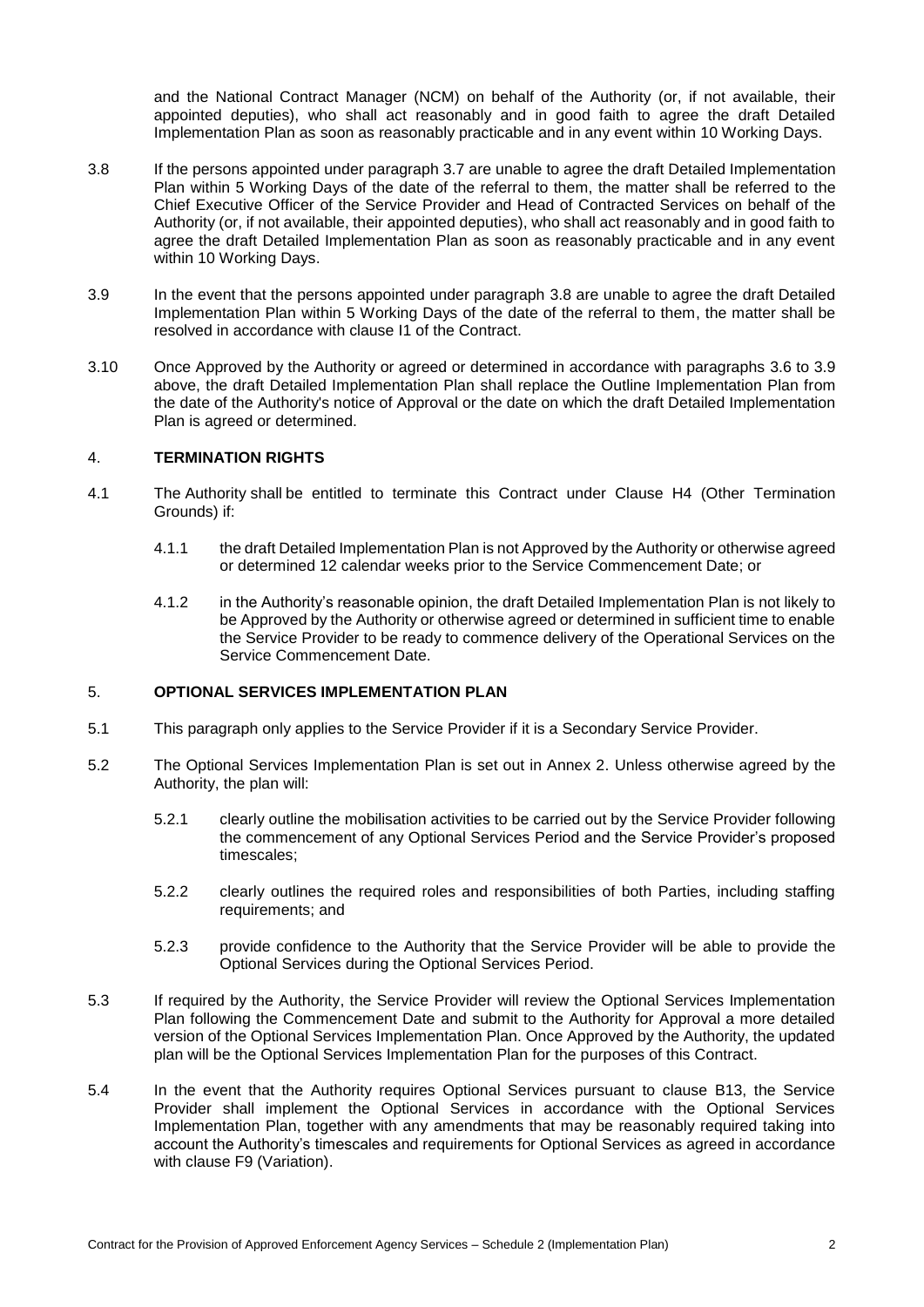# **ANNEX 1**

# **OUTLINE IMPLEMENTATION PLAN**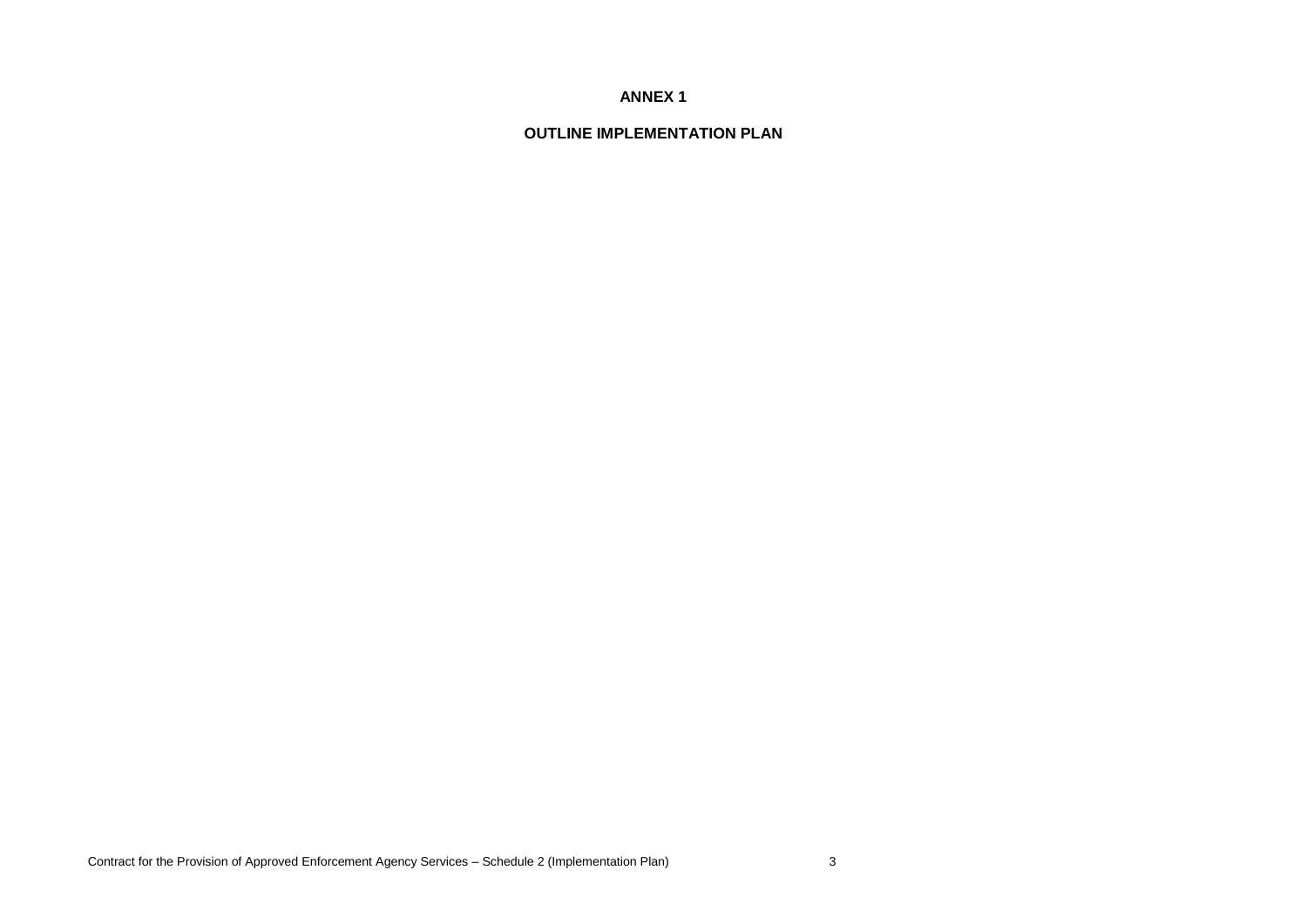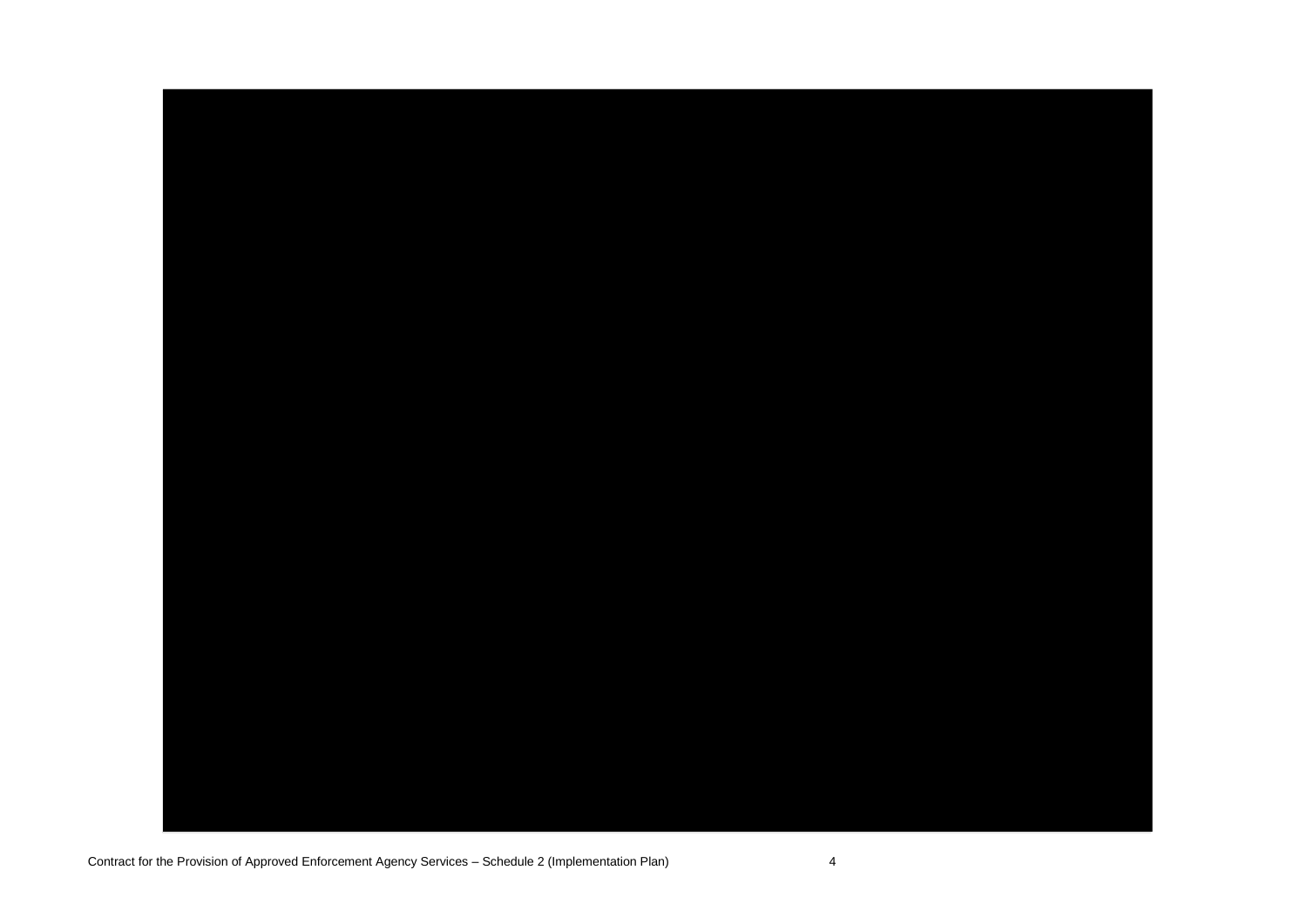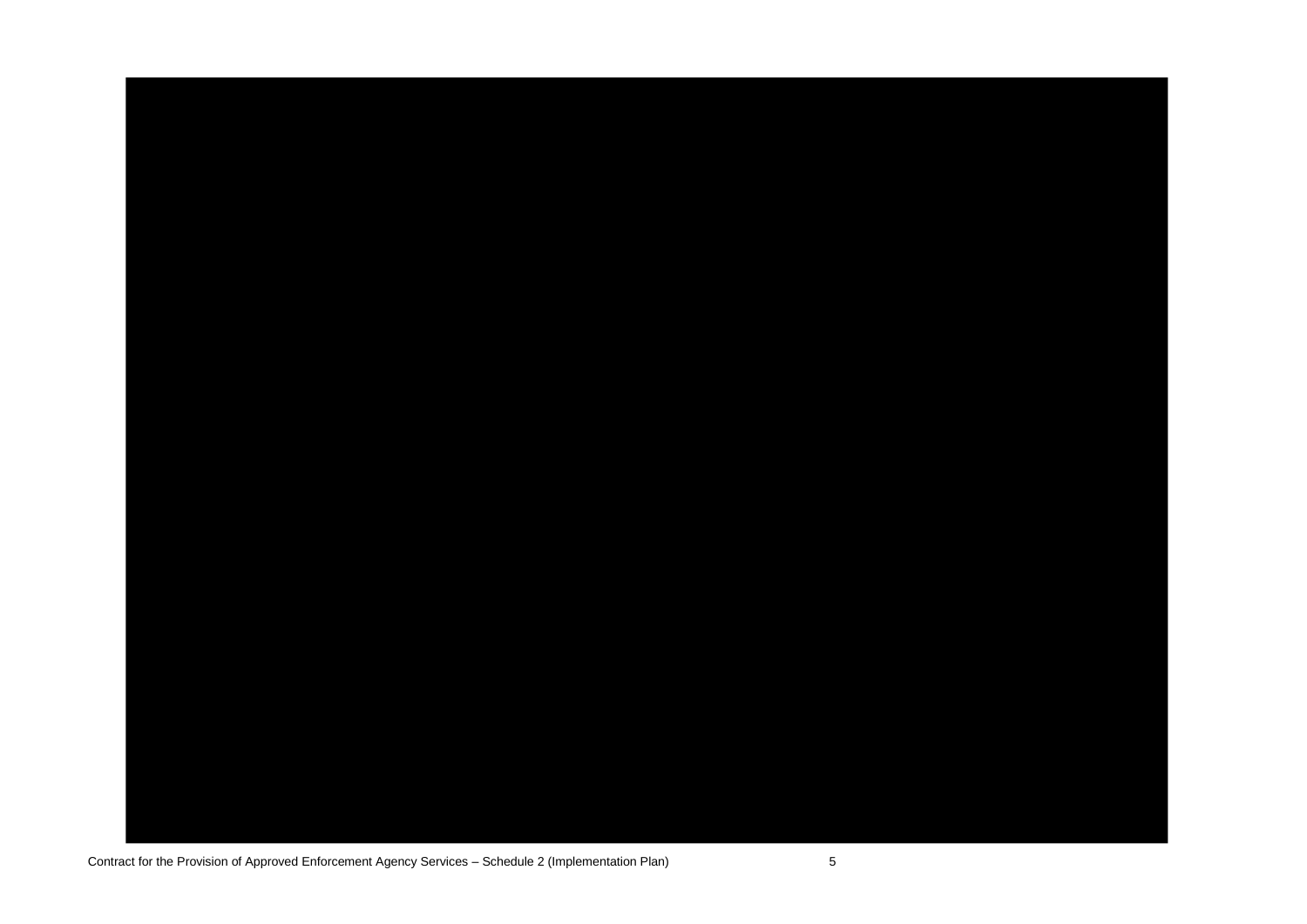

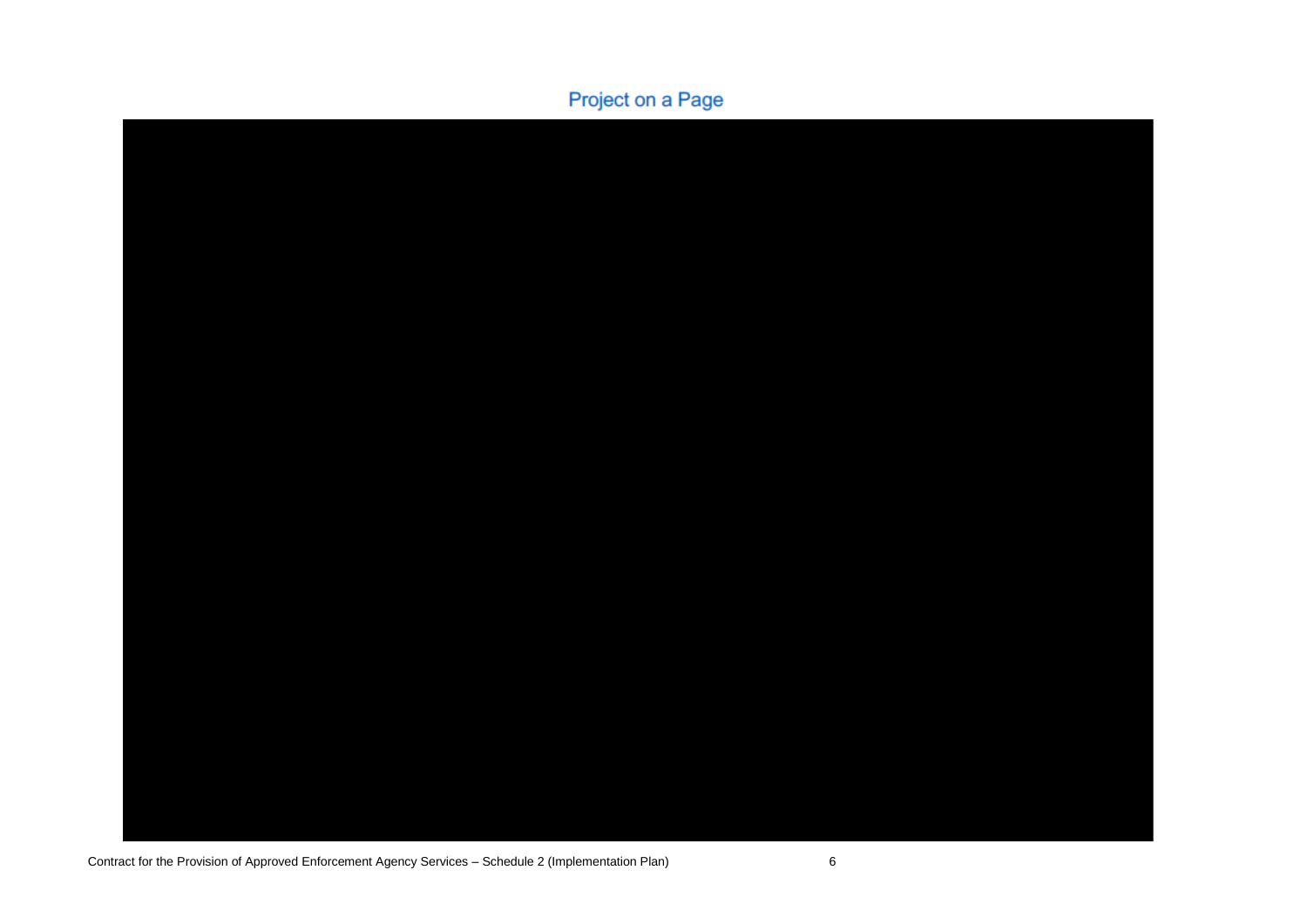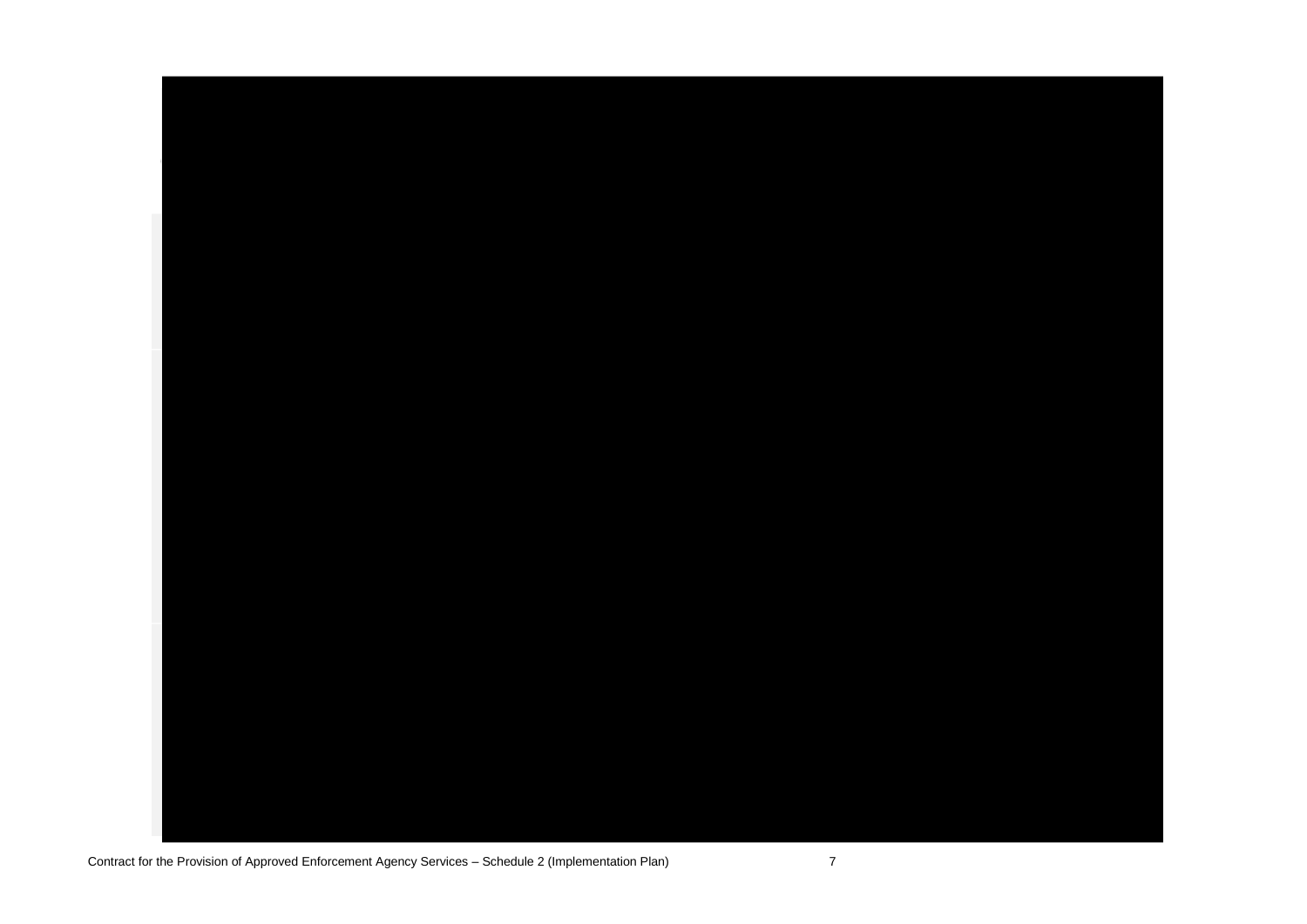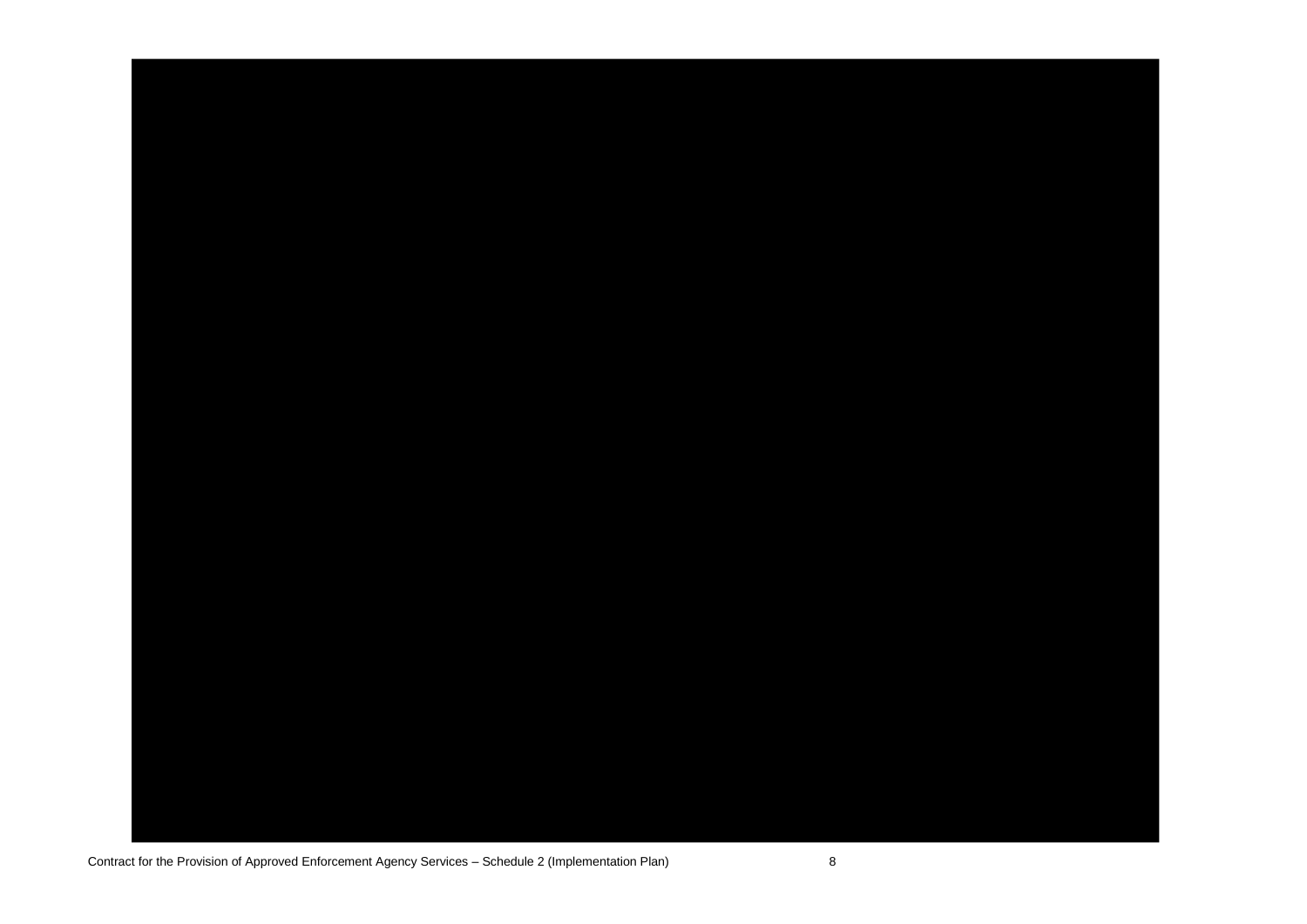

Contract for the Provision of Approved Enforcement Agency Services – Schedule 2 (Implementation Plan) 9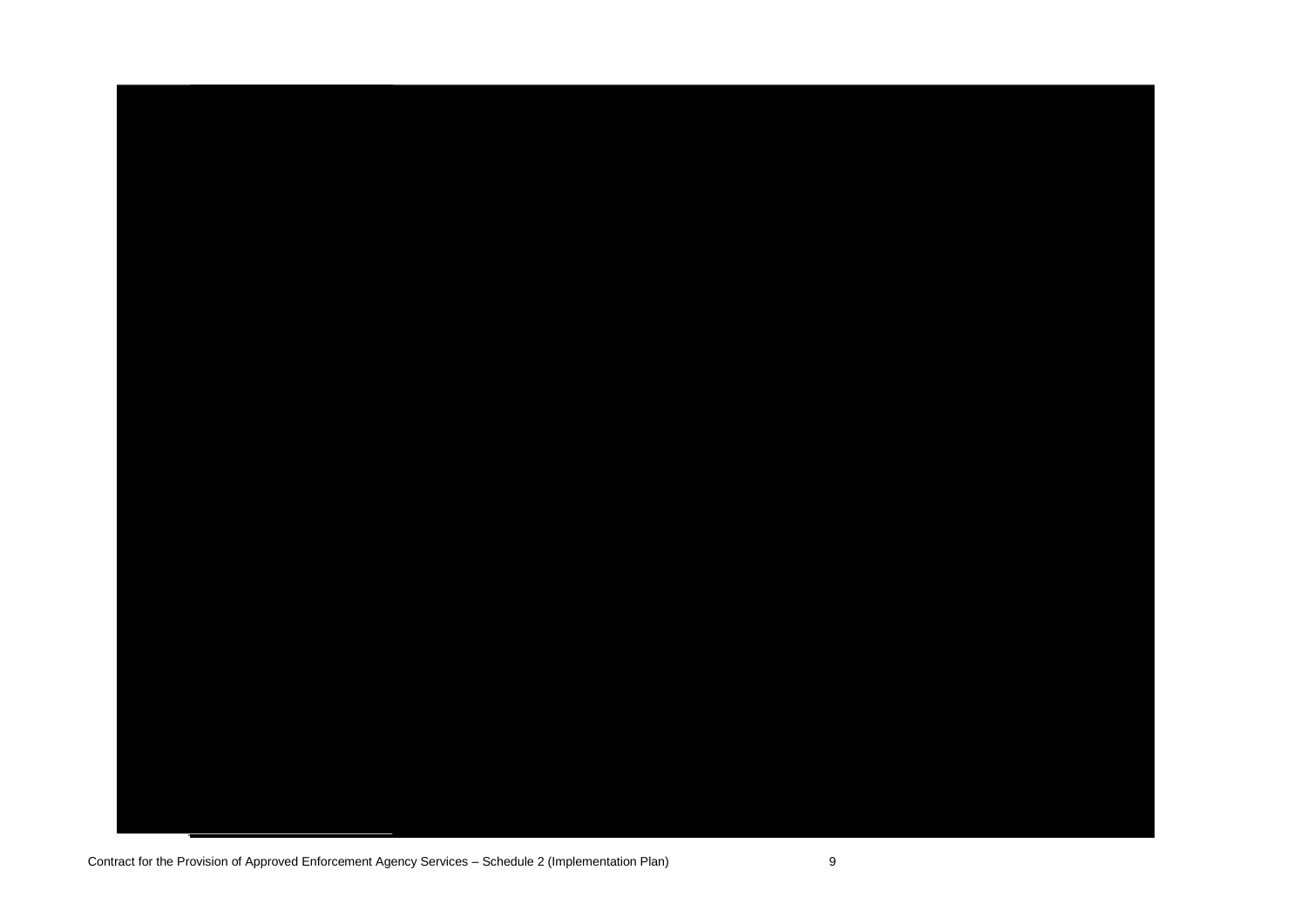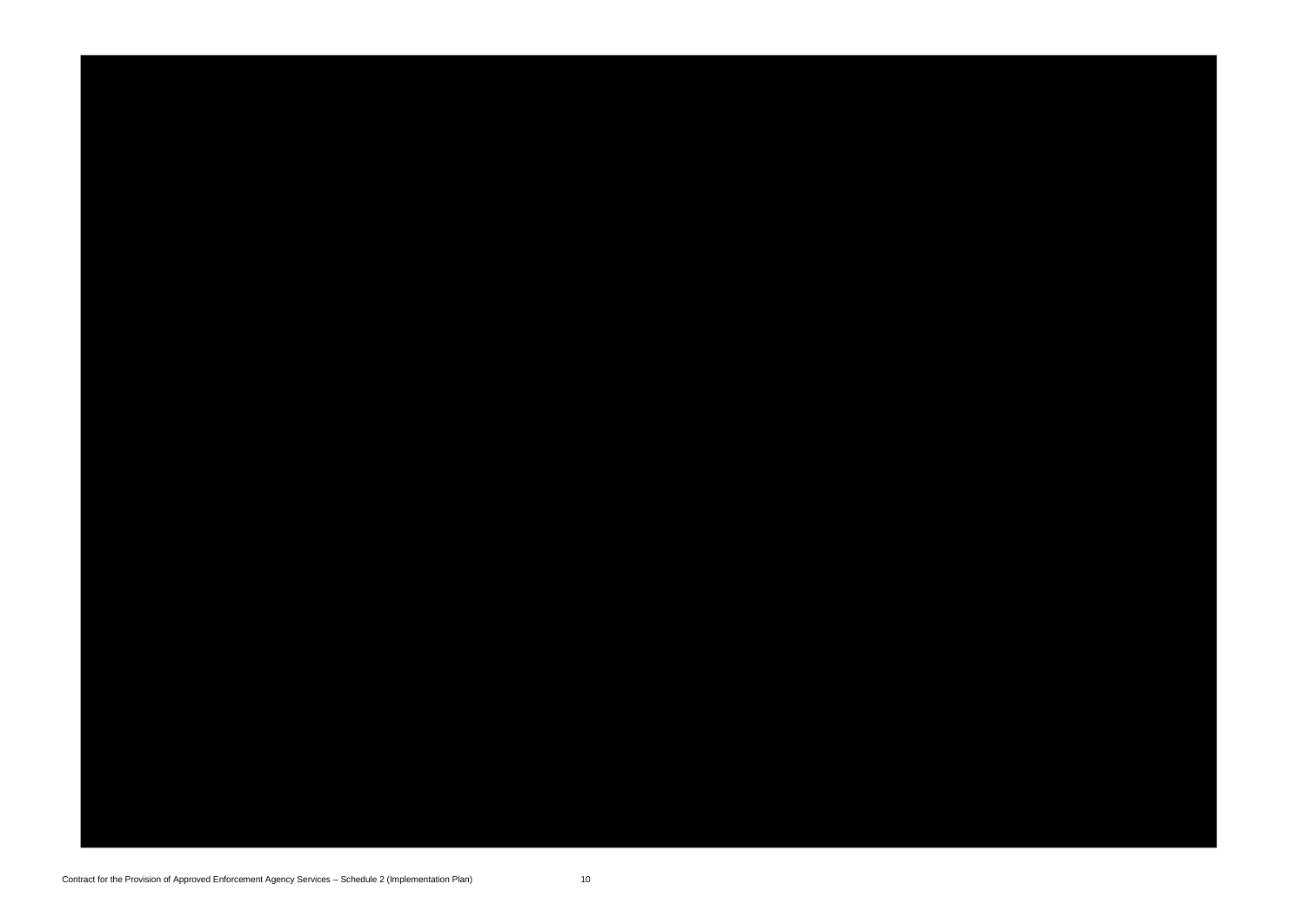

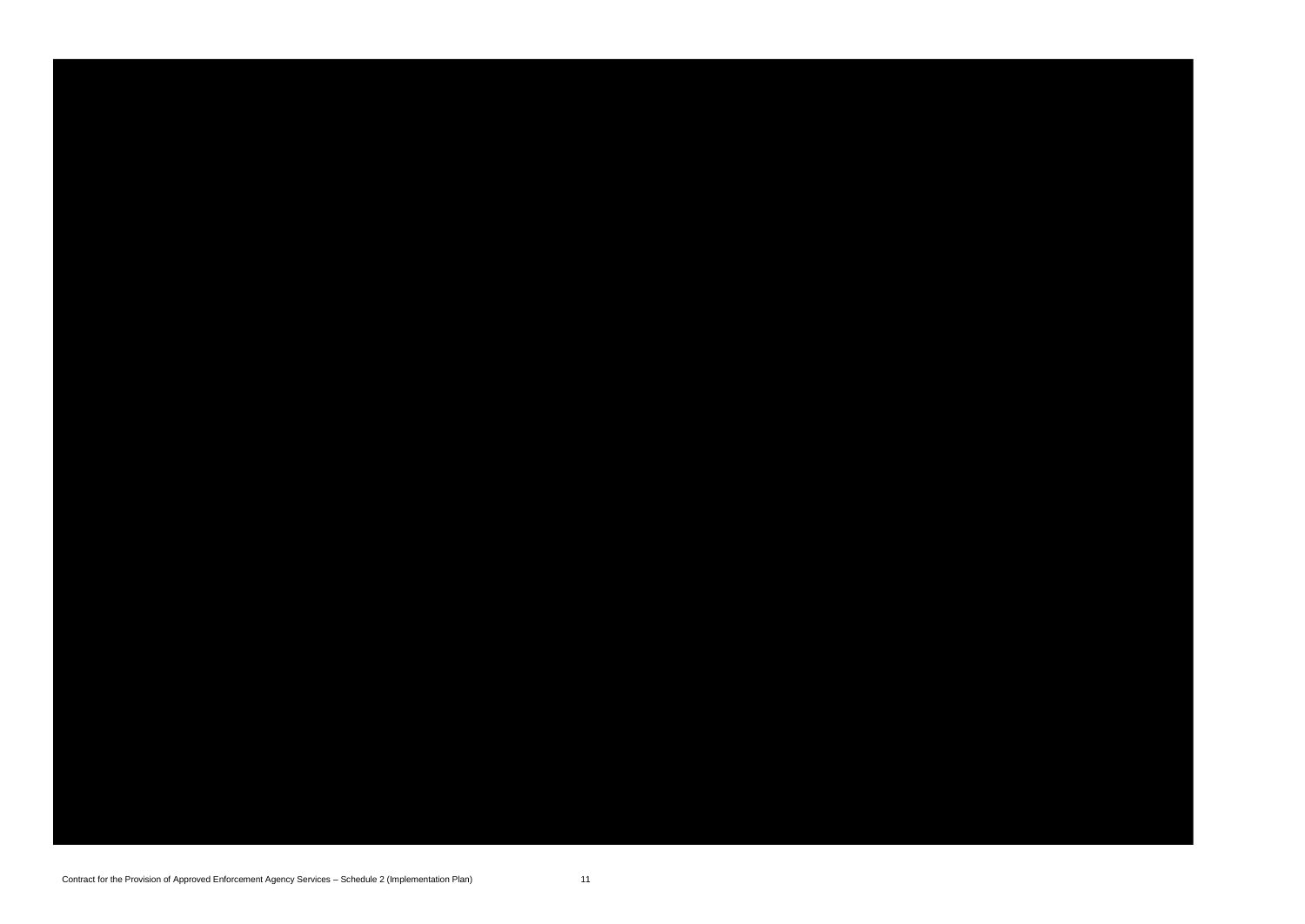

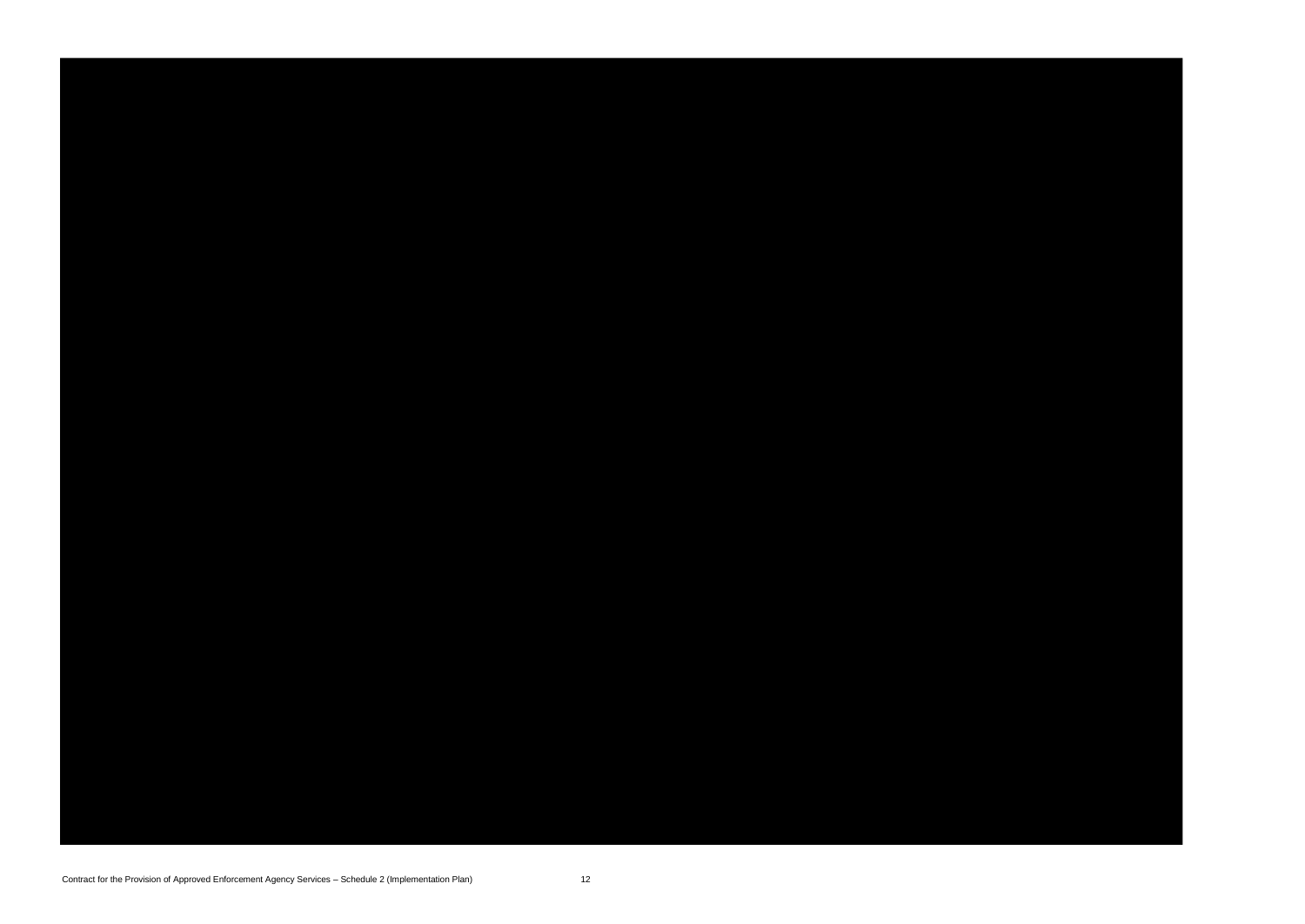

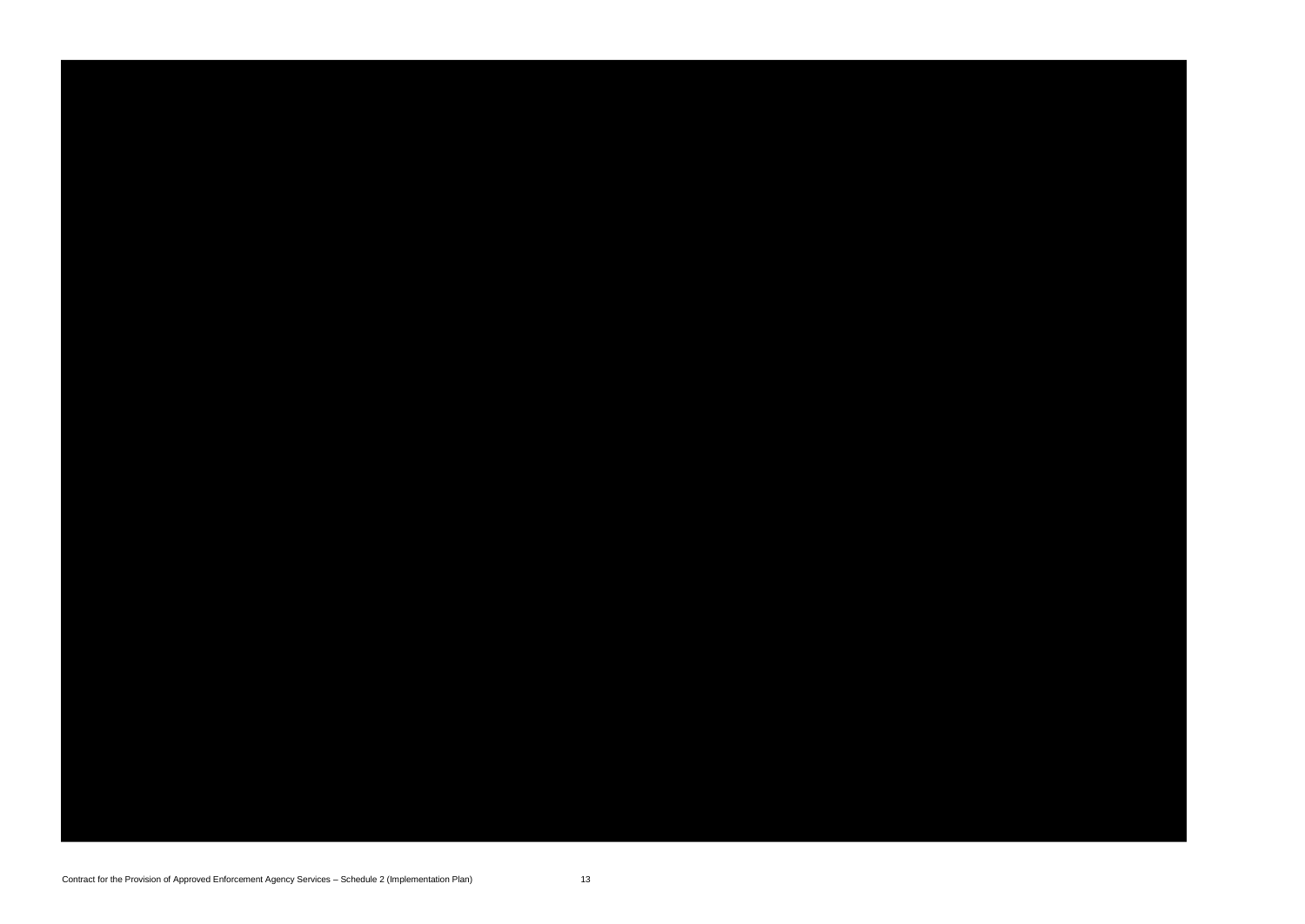

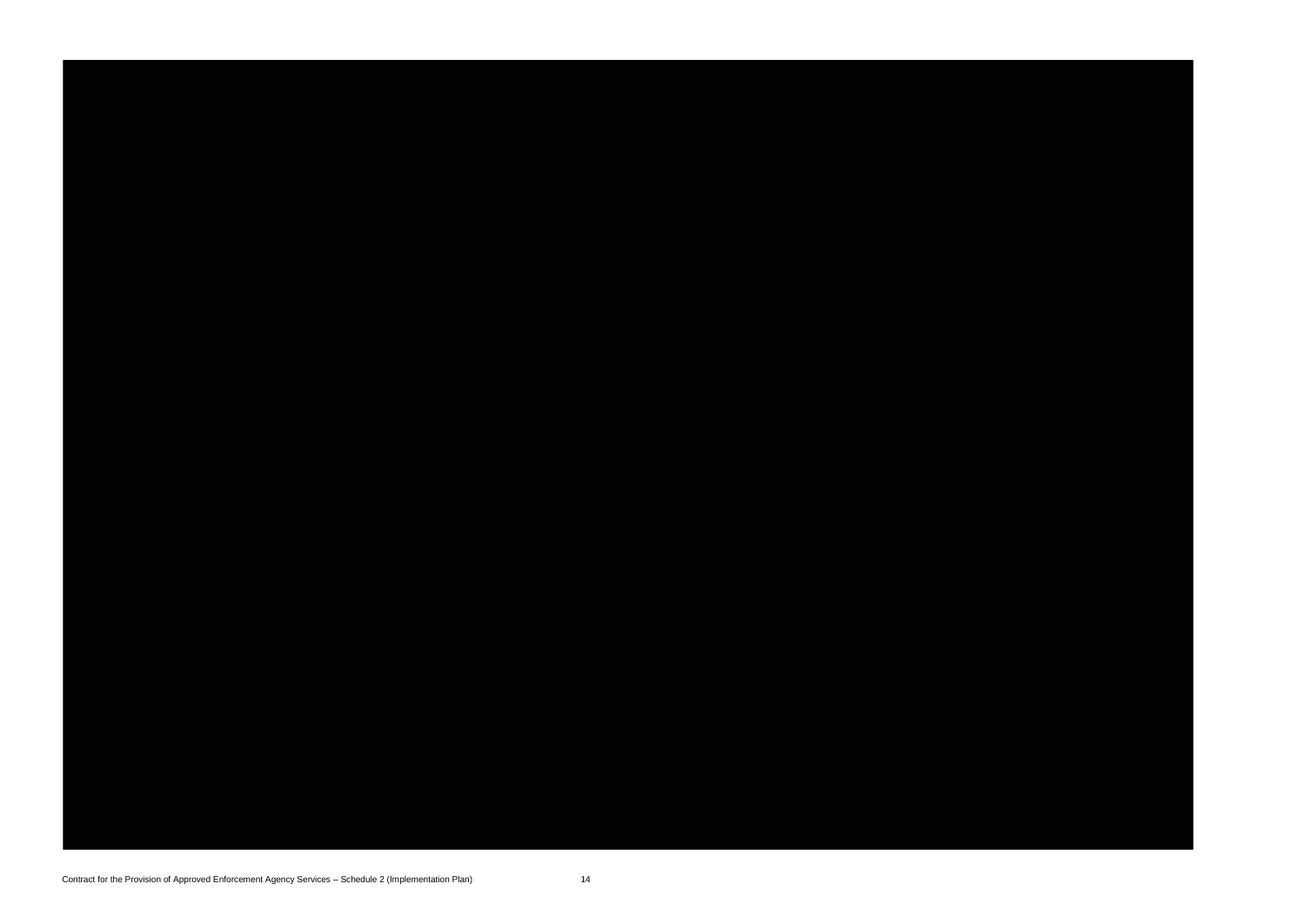

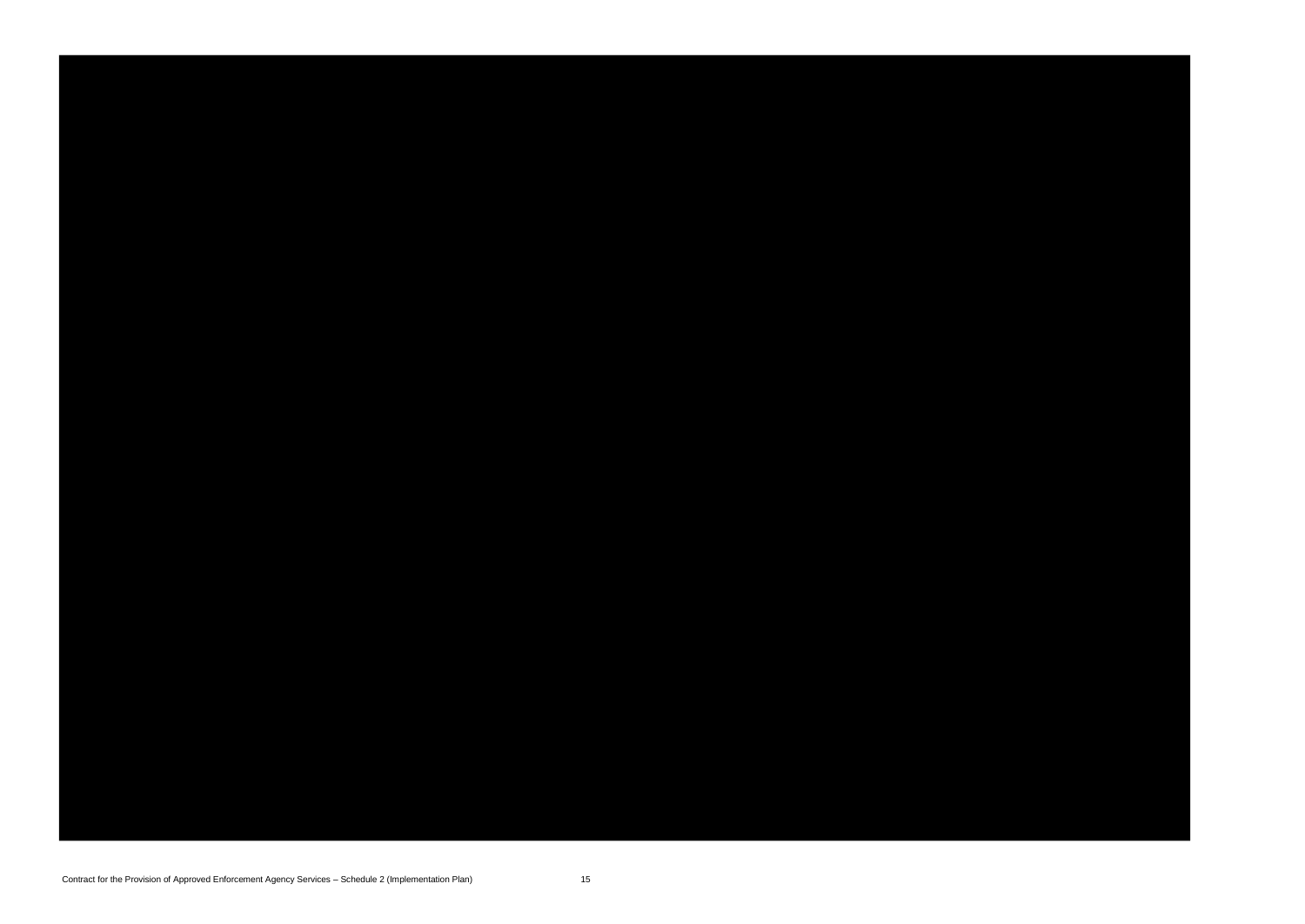

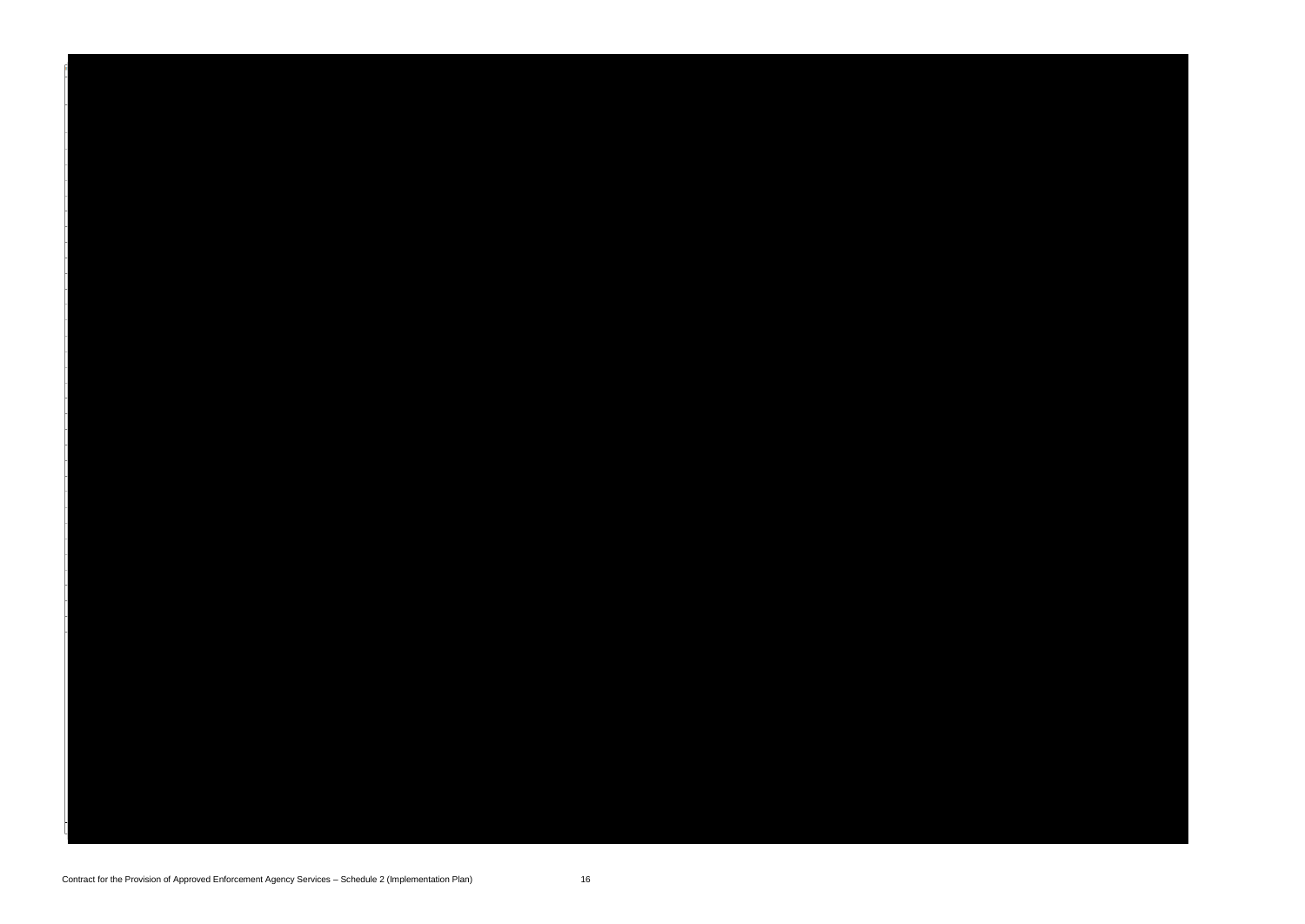

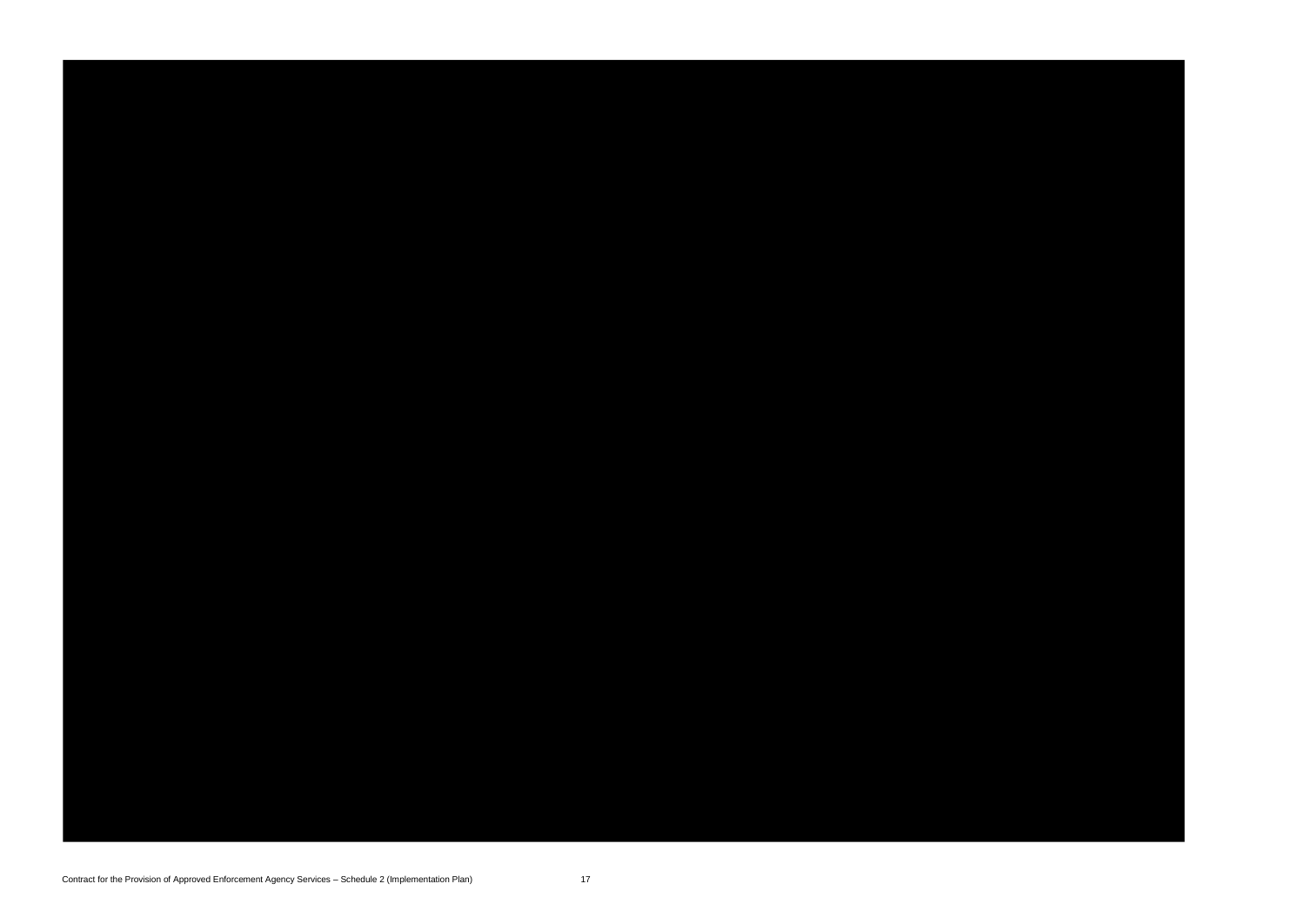

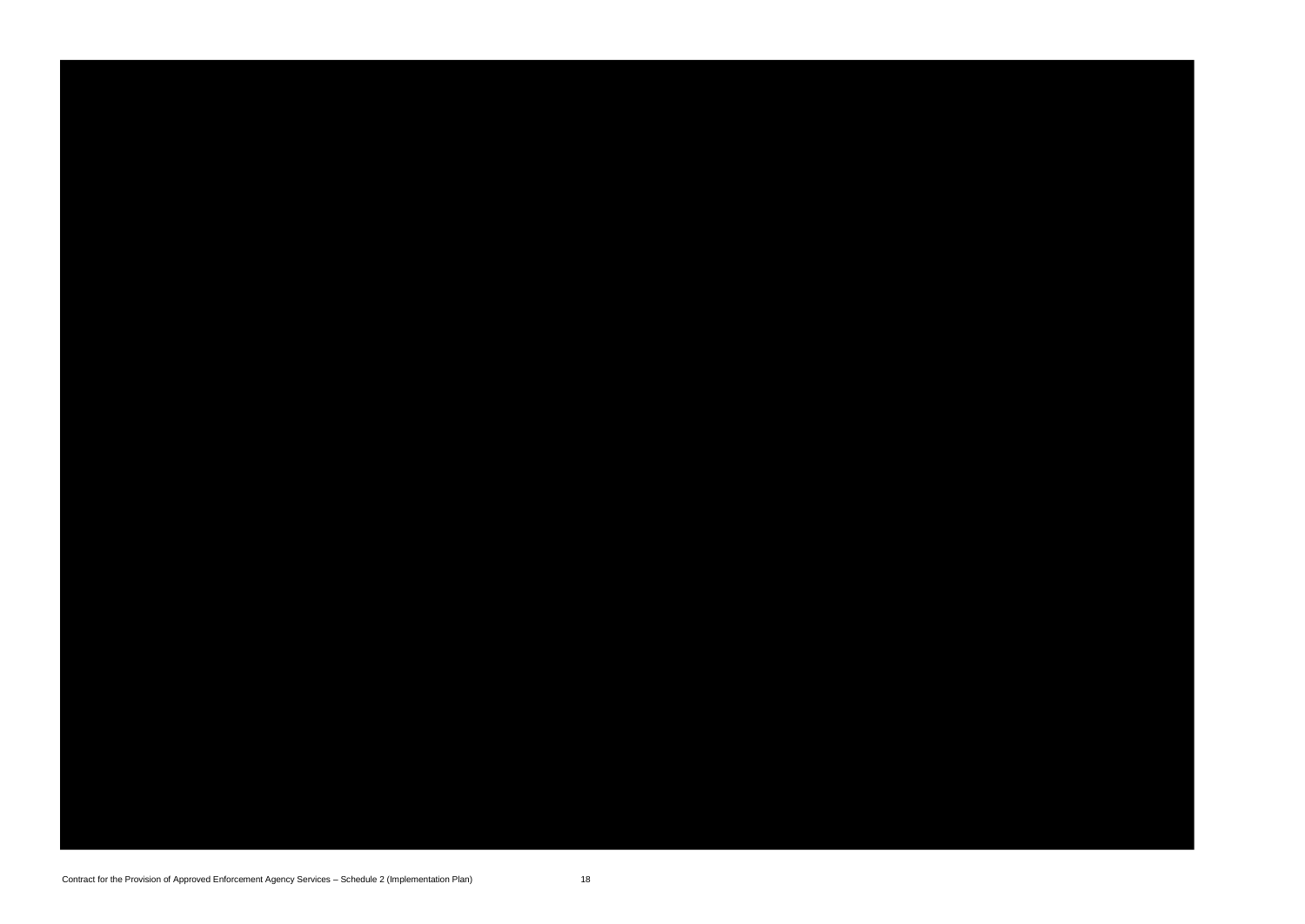

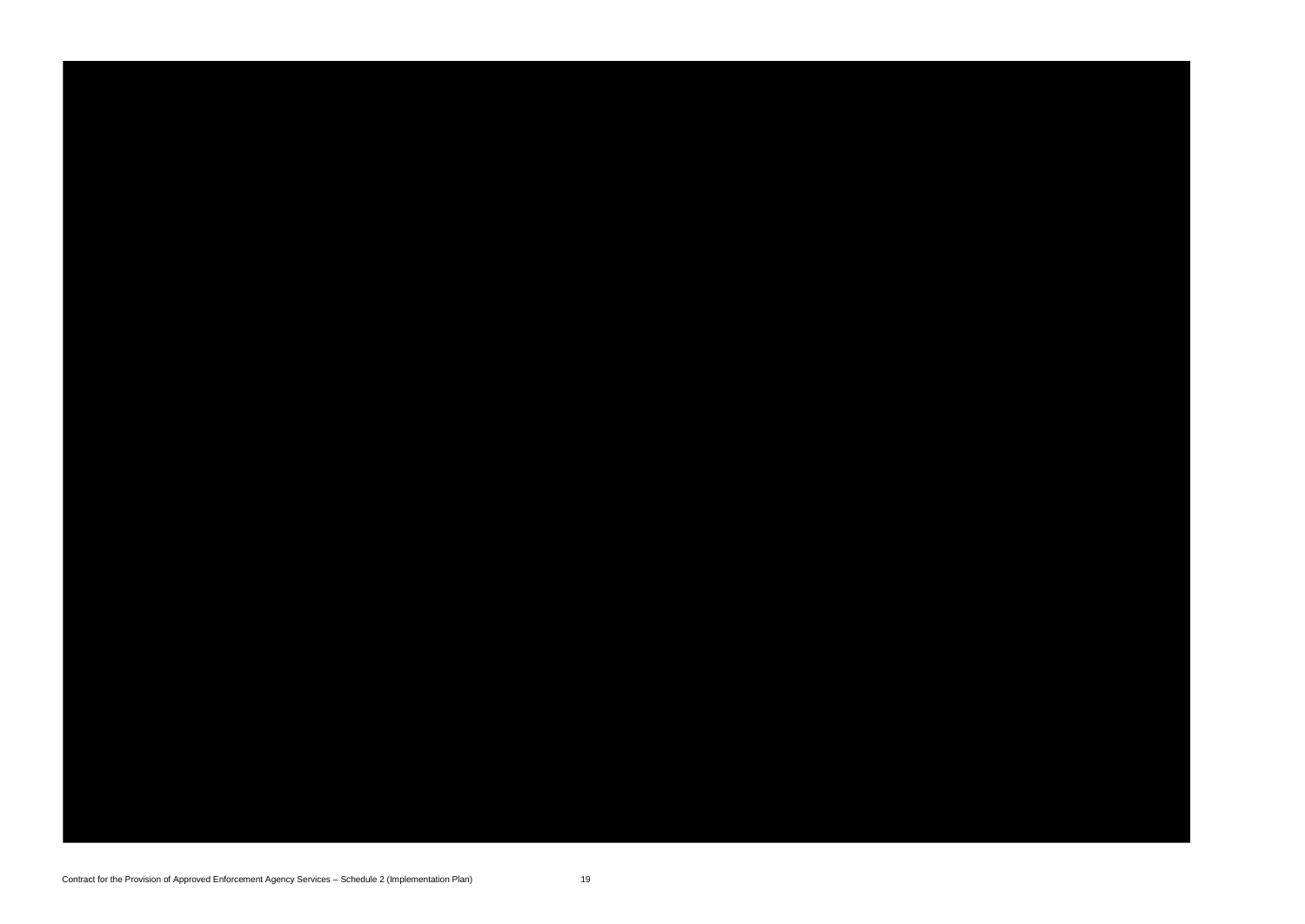Contract for the Provision of Approved Enforcement Agency Services – Schedule 2 (Implementation Plan) 20

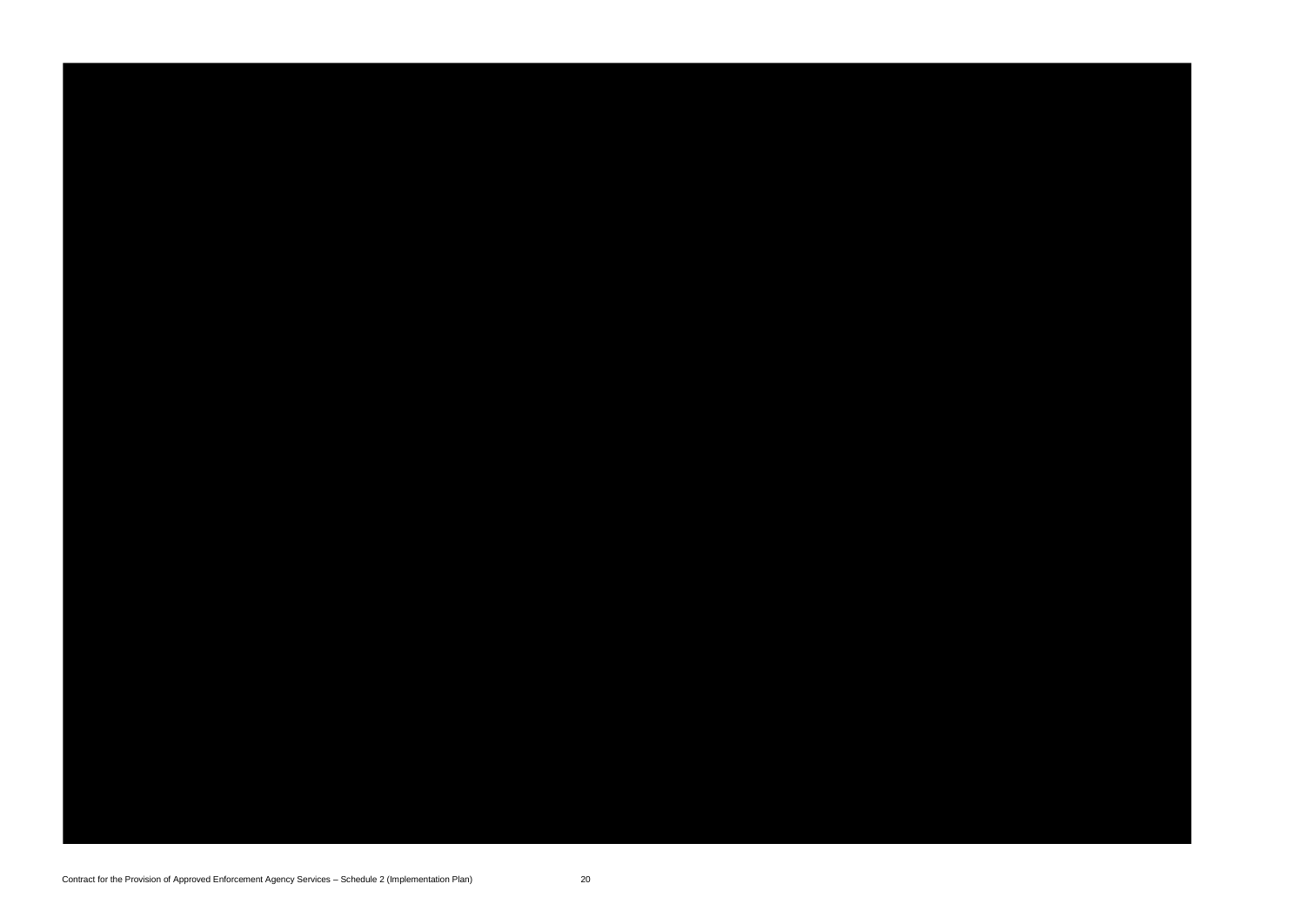

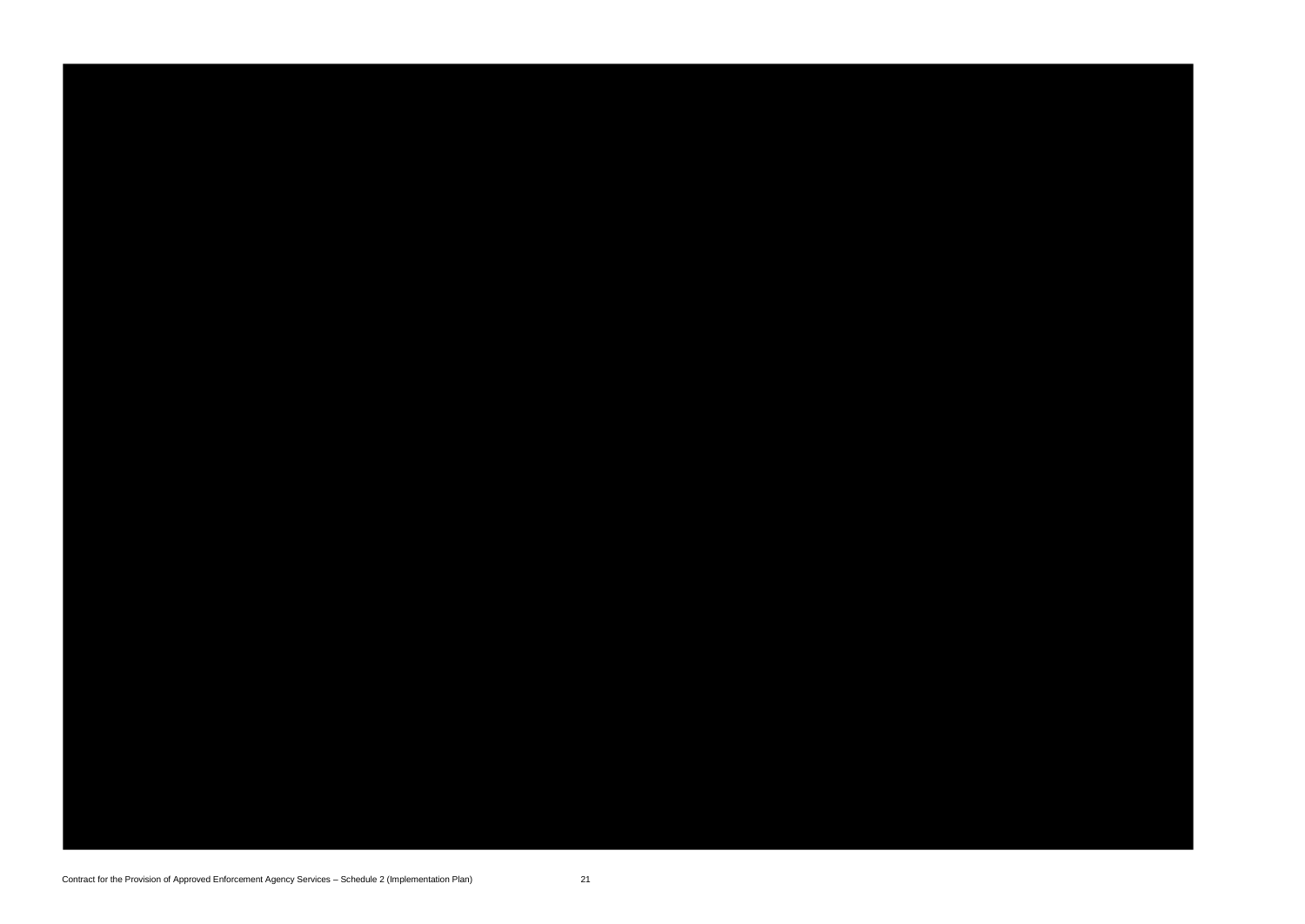

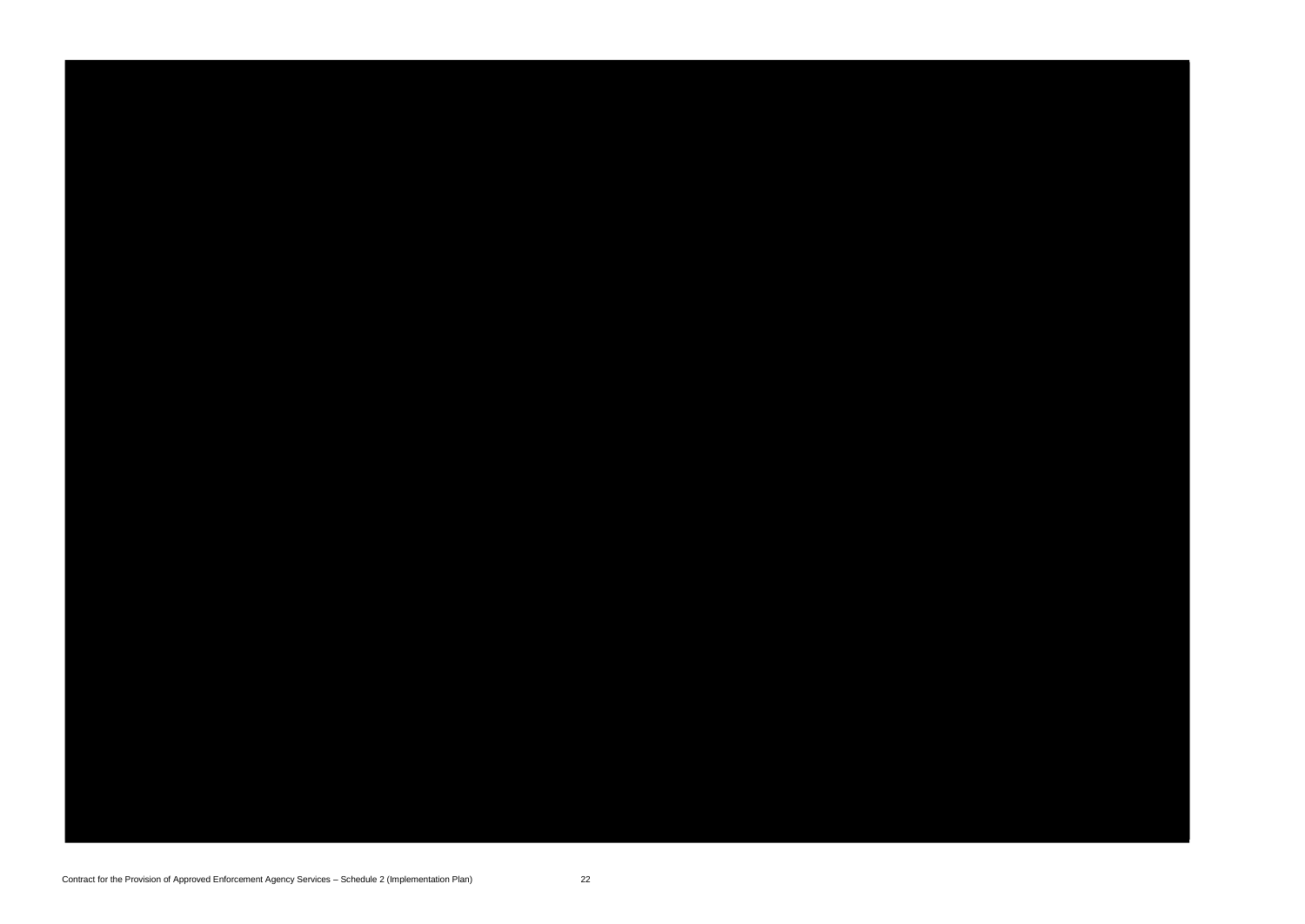

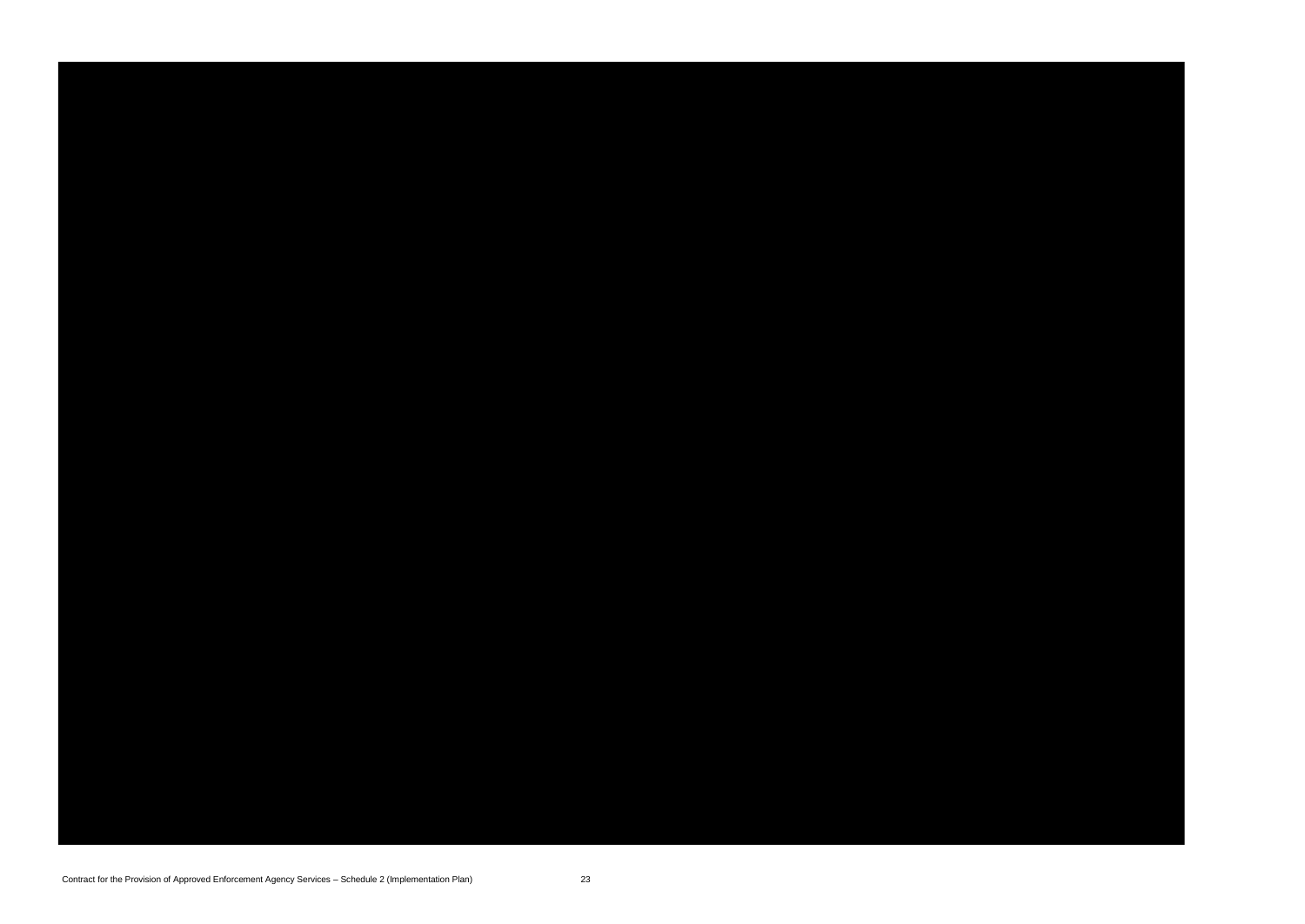

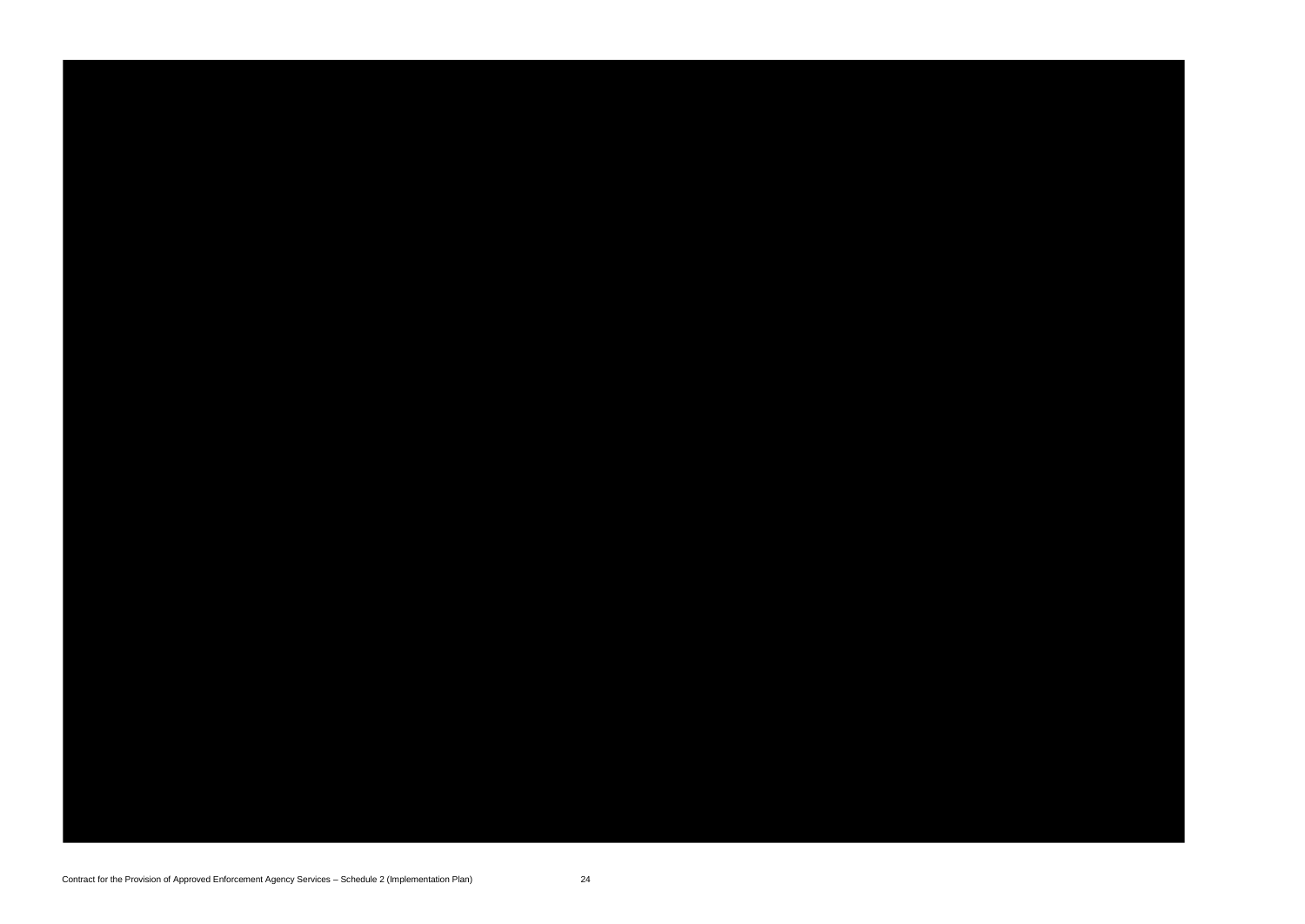| Project: JBW-HMCTS Bid-Imple Task<br>Date: Fri 02/08/19 Split | ${\sf Split}$ | Milestone<br>$\cdots \cdots \cdots \cdots \cdots \cdots \cdots$ | $\bullet$ | <b>Project Summary</b><br>Inactive Task | Inactive Milestone | <b>Inactive Summary</b> | $\circ$<br><b>The Contract of the Contract of the Contract of the Contract of the Contract of the Contract of the Contract of the Contract of the Contract of the Contract of the Contract of the Contract of the Contract of the Contract </b> | <b>Manual Task</b><br>Duration-only | <b>Contract</b><br><b>Contract</b> | Manual Summary Rollup Manual Start-only<br>Manual Summary Manual Summary Rinish-only | Page 16 | C.<br>$\Box$ | <b>External Tasks</b> | Deadline | Progress | $\bullet$ | Manual Progress <b>Common Common</b> |  |
|---------------------------------------------------------------|---------------|-----------------------------------------------------------------|-----------|-----------------------------------------|--------------------|-------------------------|-------------------------------------------------------------------------------------------------------------------------------------------------------------------------------------------------------------------------------------------------|-------------------------------------|------------------------------------|--------------------------------------------------------------------------------------|---------|--------------|-----------------------|----------|----------|-----------|--------------------------------------|--|